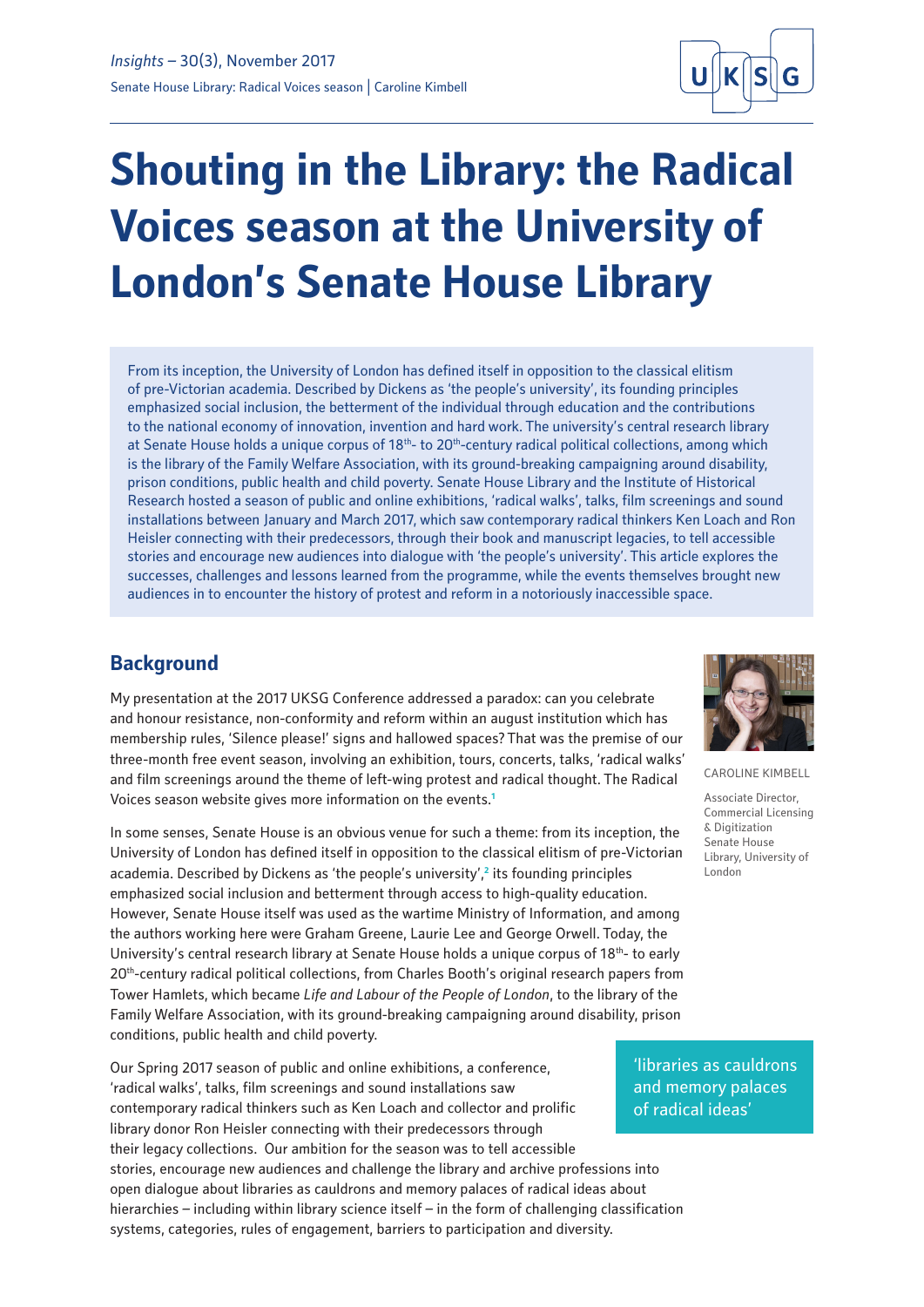

### 79 **Successes**

What worked best were the conferences and film screenings – the rarely seen radical episode of *The Clangers* ('Vote for Froglet', available on the BFI-player website)**<sup>3</sup>** stole the show, but Ken Loach was unsurprisingly the star turn with a talk and showing of *Spirit of 45*. Screenings also included Russian film and the 1956 Bette Davis classic *Storm Centre*, widely regarded as the first anti-McCarthy film. Davis plays a librarian embroiled in questions of censorship and book banning, and as our opening film of the season, encapsulated the issues facing libraries at a time when control of information, opinion and 'fake news' is all too current. One speaker at our Radical Collections conference connected to the film season by speaking on the development of the Bechdel Test, which seeks to measure gender equality in the film industry by asking 'Does the film have more than one leading female character? Do the female characters have names? And do the women in the film talk to each other about anything other than men?'

On the more pragmatic question of attendance at public events run by a library, everything depends on timing – screenings or other events scheduled in the exam season, around a long weekend or outside term time just do not attract the audiences that a mid-week, mid-term but non-exam time can, regardless of pricing.

## **And misses (but not complete misses)**

On the theme of libraries' role in times of censorship, the season has thrown into relief some challenges and assumptions about just how radical a library can be. The Radical Librarians' Alliance declined to participate in the 'Radical Collections' conference, preferring spontaneous and non-hierarchical 'un-conferences'. Calls for papers, programme committees, registration fees and sponsors are all identified as conformities to be rejected. What really did not work was an Ephemera Roadshow, intended to unearth radical memorabilia from the attics of London, which attracted an audience of two. They did get red-carpet treatment, went away very satisfied and have since made significant and very welcome donations (most notably of ephemera from the Greenham Common women's camp) to our collection, but it was not quite the audience figure we had hoped for. There is possibly just too much of a culture clash between cash-in-the-attic and Occupy for such a concept to work.

Our walks were popular and well attended, paradoxically most enthusiastically taken up by an East End walking historian whose guided walks business stood to increase bookings as a result, but while we had presumed that history and historians would dominate this strand, it was actually literature which generated the most proposals, interest and participation. Our call for papers gave deliberately multicultural examples, but the take-up was predominantly white and male. The keynote speech centred on questions of social class, and the closing paper addressed successive waves of immigration to the East End of London. Senate House is not alone in facing challenges reaching black, Asian and minority ethnic and non-traditional audiences even though our student body and staff are a model of diversity. Attracting female attendees and speakers was no problem at all – the professions are, after all, heavily female – and papers at all the external speaker events were evenly split between men and women. The atmosphere throughout the events was friendly and warm, feedback buzzy and positive – most gratifying perhaps from the trainee librarians who came away encouraged about joining a profession open to challenge and diversity. The most humbling feedback though was from some of the bespoke tour groups to visit the exhibition – students of public policy from Kazakhstan ended their tour with the comment, 'You're very proud of your freedom, aren't you? We don't have that'.

'the rarely seen radical episode of *The Clangers …* stole the show'

'challenges reaching BAME and non-traditional audiences'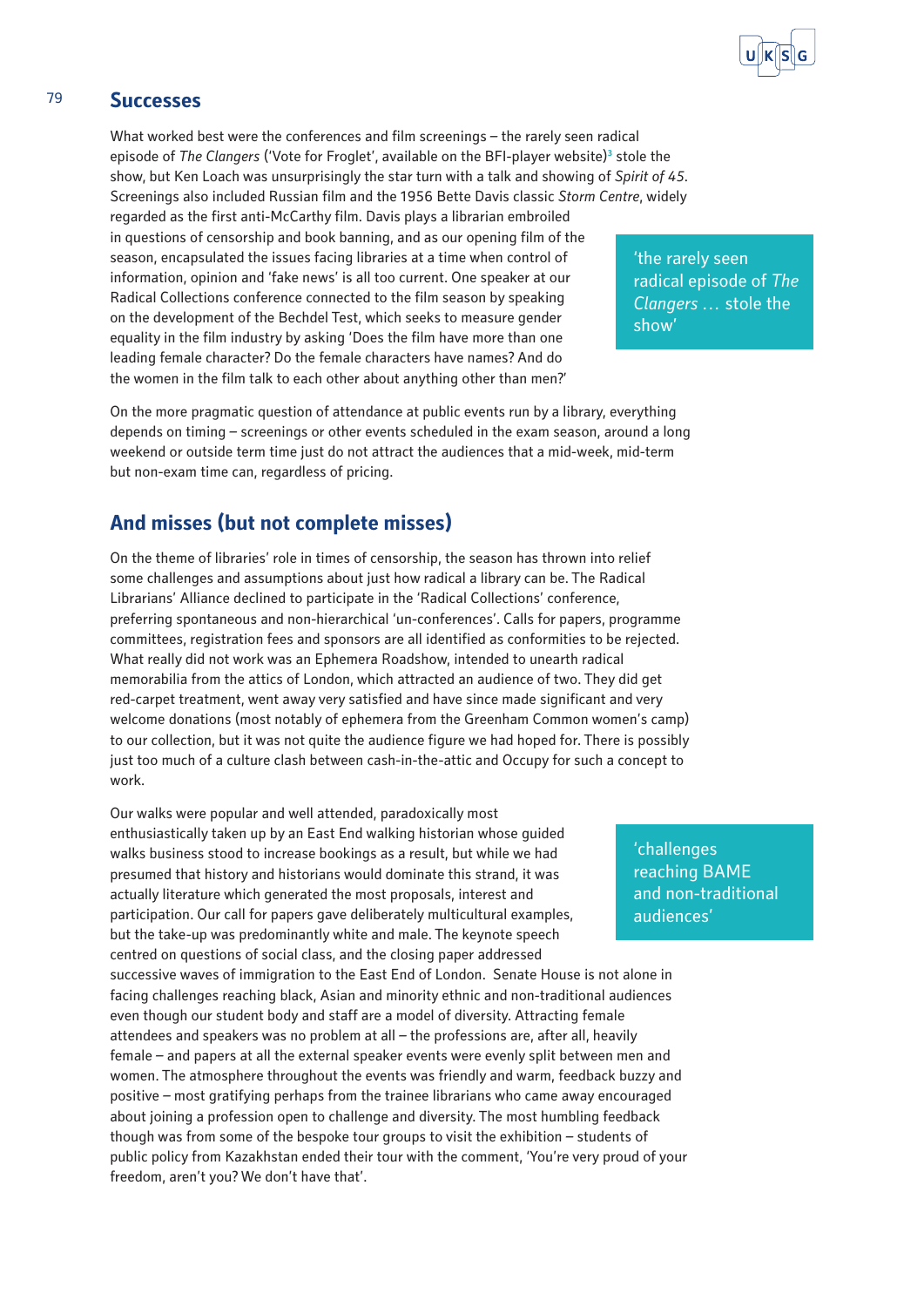

## 80 **Radical collections**

Radical collections and collecting also enjoyed some time in the spotlight: our exhibition itself was as diverse as we could make it. After agonizing over the logic for presenting the

material, we decided on format and medium as the guiding principle. We faced many questions on our choices – why this or that particular item on the Paris Commune or the Iraq War, for example – and the answers were usually purely pragmatic. It all came down to visual impact, design, colour or physical state of preservation. Several items from the Chartists were just too fragile to display for months. And when it came to today's ephemera, 'zines and uncurated digital content is growing in popularity as research raw material, but bringing together collectors and librarians to talk about samizdat material and ephemera within the strait-laced copyright and reproduction constraints of a library surfaced some creative friction. How do you clear rights with an organization that does not believe in them – can you commercialize or license material that was created expressly to subvert capitalist structures?

# **Social media**

We were determined to include social media content within the exhibition and events, as this is in many ways the best expression of today's underground, alternative communication platform, but of course the dominance of the sector by American tech giants Twitter and Facebook means that copyright issues here are, ironically, every bit as fraught as for print, film or broadcast media. Our solution was to work with four bloggers who gave us permission to exhibit screen grabs from their pages, and one academic wrote a piece for us on why he blogs, which appeared on our gallery touch screen. One strand to emerge from the season was the consensus that blogs are the new pamphlets as ways of reaching mass audiences with radical ideas. Our exhibition paired 17th-century Quaker campaigning pamphlets with early CND pamphlets and current CND blog posts – all share an underlying belief in pacifism while illustrating the evolution of the media through which ideas can be spread and campaigns waged. Of course, the flat screens also valuably increase the available exhibition canvas in a restricted space, and improve levels of interaction and dwell time for visitors too, helping to strengthen bonds between the exhibition host and new audiences. The Greenham protester who has now become a valued library donor or the renewed relationship with the British Film Institute were just the highest profile examples of how an on-site exhibition can act as a bridge-builder to individuals and organizational partners.

# **Radical Sounds**

While film nights are a standard part of any engagement season, working with a radical sound artist posed, as you can imagine, some cultural challenges: ours held a 'Radical Sounds' event with two poets and community slogan-shouting, which attracted an audience of 70, lasted two-and-a-half hours and was reportedly 'great, for certain tastes'. The main lesson here has been that an artist-in-residence eats a lot of time and resource – sound artists maybe more than visual – mainly because they have less background knowledge or experience of print and archival research collections, and therefore a lot of staff time is involved in 'show and tell' sessions explaining the treasures of the library, their stories, significance and how to find them. At least involving different media, performers and event types certainly allowed us as a core collection on the radical left in 20<sup>th</sup>-century Britain to explore and expose the subject within perhaps the least likely setting – the scholarly library.

'How do you clear rights with an organization that does not believe in them …?'

'blogs are the new pamphlets'

'an on-site exhibition can act as a bridge-builder to individuals and organizational partners'